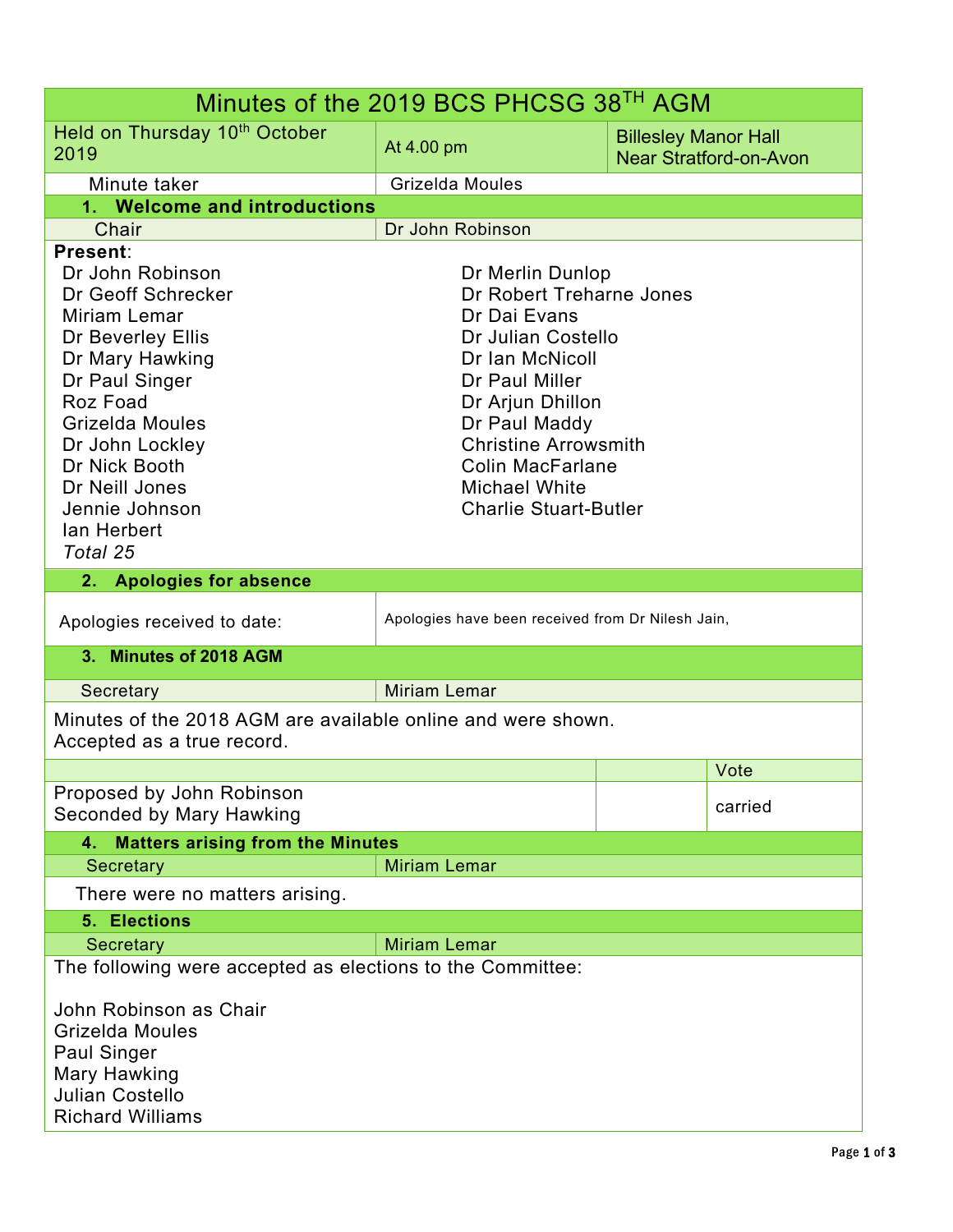| 6. Chair's Report,                                                                                                                                                                                                                                                         |                                                                                         |         |  |  |
|----------------------------------------------------------------------------------------------------------------------------------------------------------------------------------------------------------------------------------------------------------------------------|-----------------------------------------------------------------------------------------|---------|--|--|
| [Chair Dr John Robinson]                                                                                                                                                                                                                                                   |                                                                                         |         |  |  |
| Dr John Robinson gave his report and it was projected. Around 60 delegates had<br>attended the Education Day today. The Education Day is funded by the BCS Their<br>objective is to make IT good for society A further Education Day is planned for Newcastle<br>in March. |                                                                                         |         |  |  |
| There had been a CLICSIG in Lutterworth in conjunction with Ralph Sullivan regarding a<br>scoping paper about the GPGPG5 new set of guidelines.                                                                                                                            |                                                                                         |         |  |  |
| Julian Costello had attended Anouk Shah's work on standardisation of diagnoses and it<br>was suggested that we conform to the secondary care method of standardisation.<br>Current problems with emails to the discuss list were being investigated.                       |                                                                                         |         |  |  |
| The Chair wished to thank Jennie Johnson for her work in promoting events.                                                                                                                                                                                                 |                                                                                         |         |  |  |
| He also thanked Ian Herbert who was stepping down from the Committee, for all his<br>contributions over the years, with special regard to convening the CLICSIG Meetings.                                                                                                  |                                                                                         |         |  |  |
|                                                                                                                                                                                                                                                                            | Miriam added her thanks to The Chair for all the work he had done. (Round of applause.) |         |  |  |
| <b>Action Items</b>                                                                                                                                                                                                                                                        |                                                                                         | Vote    |  |  |
| These reports were carried together later                                                                                                                                                                                                                                  |                                                                                         | Carried |  |  |
| 7. Other Officer's Reports                                                                                                                                                                                                                                                 |                                                                                         |         |  |  |
| a) Vice-Chair's Report                                                                                                                                                                                                                                                     | [Vice-Chair, Geoff Schrecker]                                                           |         |  |  |
| This report is available online and Geoff presented his report.                                                                                                                                                                                                            |                                                                                         |         |  |  |
| <b>Action Items</b>                                                                                                                                                                                                                                                        |                                                                                         | Vote    |  |  |
| These reports were carried together later.                                                                                                                                                                                                                                 |                                                                                         | Carried |  |  |
| b) Secretary's Report,                                                                                                                                                                                                                                                     | [Secretary, Miriam Lemar]                                                               |         |  |  |
| This report is available online, was projected and Miriam presented her report.<br>She added that she had been active in raising the profile of the Group.                                                                                                                 |                                                                                         |         |  |  |
| Action Items These reports were carried together                                                                                                                                                                                                                           |                                                                                         | Vote    |  |  |
| Proposed: Robert Treharne Jones                                                                                                                                                                                                                                            |                                                                                         | Carried |  |  |
| Seconded: Roz Foad                                                                                                                                                                                                                                                         |                                                                                         |         |  |  |
| c) Treasurer's Report,                                                                                                                                                                                                                                                     | [Treasurer Nilesh Jain]                                                                 |         |  |  |